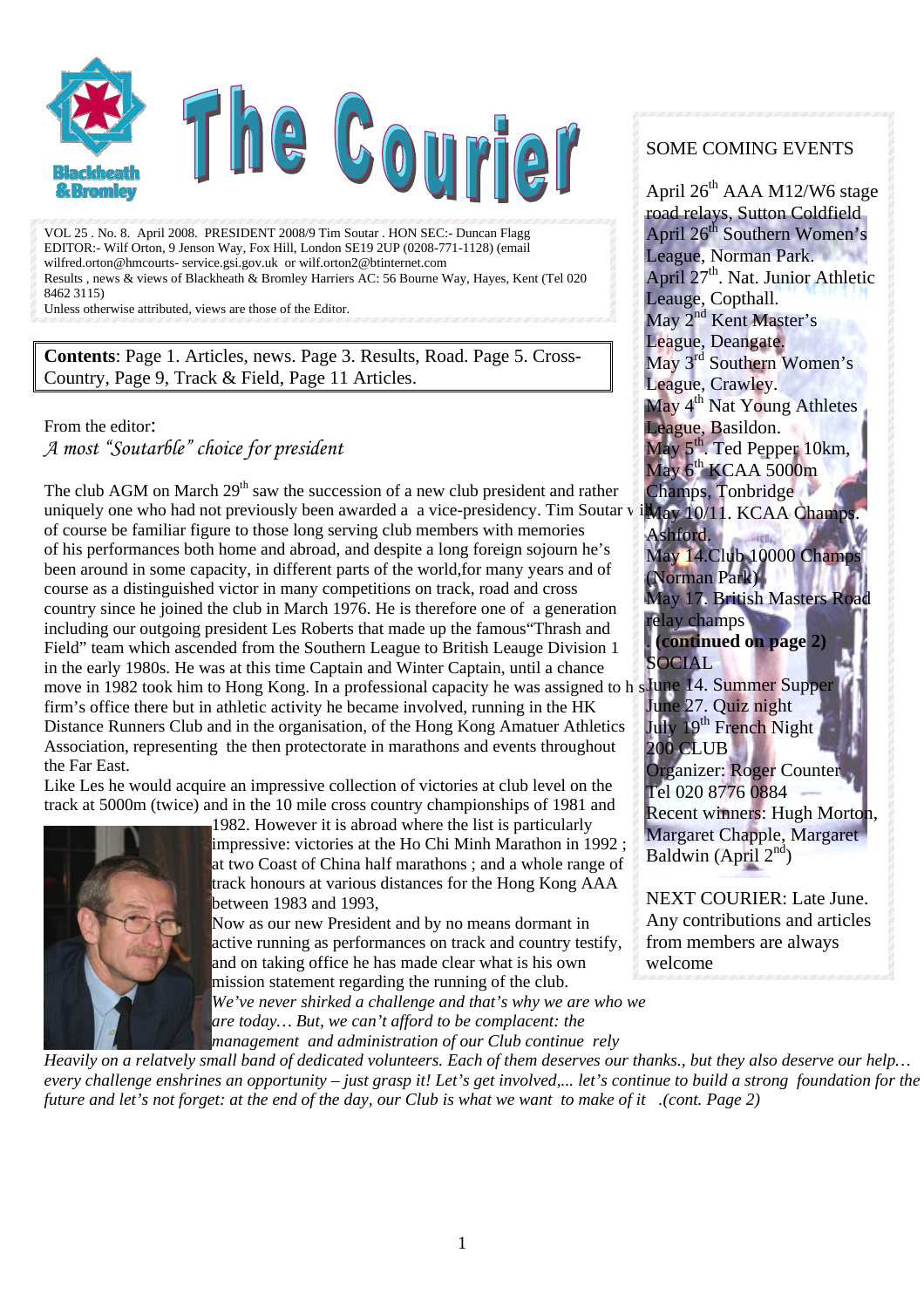For those of you who saw and heard him on his inauguration, you will agree that he has well established his credentials as a most "Soutarble" choice for president. Not one to be raised on a pedestal of "Soutar-human" majesty but to be acknowledged as a "Timeous"\* appointment of an involved and dedicated president. WHO.

\* timely.

#### *John Fenwick wins the Bennett Cup competition 2007/8*

The 2008 Bennet Cup was won by John Fenwick in a more comfortable manner than winners of recent years. Although as in the previous two years, the leader after 8 events went on to clinch the title at the deciding last event, the winning margain of 32 points was a more resounding one than before.

The progress of the competition this season threw up a few twists and turns and at first glance suggests it was as open as last season's. Indeed at most its stages there was very little in it for the leaders with the first place being shared after the  $4<sup>th</sup>$  and  $6<sup>th</sup>$  events, and in that one, the 10km in January, only 14 points separated the top ten. However as more points came into the equation in later events this gap was to be stretched as key players such as the Garys Cook and Williams, Trevor Delahoy, Chris Pike, Jane Bradshaw and John Fenwick himself, pulled away to dominate matters. Also despite the apparent openness of the competition before March, the leaders came from a select group of runners who constantly appeared in those top ten positions, regularly exchanging places with each other.

Two of these who would eventually finish outside this elite, David Beadle and Mark Ellison were in fact joint leaders after six events; David Beadle had maintained an early, if albeit a slim lead, laying down a solid challenge to the rest of the field, notably Andy Tucker who, after third places in successive years, was mounting yet another strong challenge for the trophy. After the fourth race at Christmas these two were joint leaders on 163 points each, and after the Orion mob match Andy had moved ahead of Mr Beadle with Gary Williams and Alex Bruce-Littlewood (all scoring heavily that day) close behind. The next race brought a new front runner as Mark Ellison staging a strong defence to his trophy shared the leadership with David Beadle, and as John Fenwick came back into the frame.

Andy Tucker's bid receded slightly before reviving with a vengeance as he established a small but useful lead after the next mob match, whilst the chasing pack shuffled positions much in the manner of the charts on "top of the pops". Whilst John Fenwick fell back here, he was to save his best to the last, claiming  $3<sup>rd</sup>$  place in the handicap in the SLH mob match, sending him into an 8 point lead with one event to go. This advantage was finally converted into a comfortable margin of victory on March 29th by a strong showing in the closing 5, finishing well ahead of all other possible winners that day and winning the Bennett Cup comfortably. It was a deserved victory for this unassuming recent recruit to the ranks of the heathern, consistent throughout the season with only one low score and high scores when it mattered.

Second place went to Gary Cook following up high placings in recent years, coming into the frame late, and third was Gary Williams one point behind, with all top six compiling totals which would have won the cup in previous years. Although the earlier front runners (Andy Tucker and Dave Beadle) fell away towards the end Trevor Delahoy, Chris Pike and Jane Bradshaw held ground for high places. In all 13 runners completed all 9 events. The ladies had the upper hand in trophies taking 7 first places to 2 men. (although for the other major places the share was unanimously in favour of the men.). More paradoxically two women actually won 2 handicaps each. Elle Harker claimed both for the first and last event, whilst two in successive events fell to Justin Eastbury for the 5 and 10 mile championships. There were even backto-back tankards for Alex Bruce-Littlewood (a  $3<sup>rd</sup>$  and  $2<sup>nd</sup>$ ) in his brief appearance in the frame for the 4th and 5th events. Some might cynically imply from this that the handicapper had shown his generous streak, but in truth this indicates a sustained level of quality performance by competitors enabling them to attain impressive results, and the desire for those of reasonable abilities to raise their performances to new heights and personal bests, which surely is the purpose of the handicap.

#### WHO. (Final postions on page 7)

SOME COMING EVENTS (cont)….May 18 Nat. Young Athletes League, Norman Park- May 19 Kent Masters Leauge, Norman Park- May 21 Parris Handicap (2)- May 24/25 SEAA U15/17 champs- May 25/26 CAU champs, Bedford- May 31/June 1 England Combined events champs (Sen/U20) Birmingham- May 31. Southern Women's Leauge, Harrow- June 1 Nat. Young Athletes League, Mayesbrook Arena- June 1 SVAC champs, Ashford- June 4<sup>th</sup> Club champs (inc. Mile), Norman Park- June 7 British Athletics League, Abingdon- June 8 Kent Young Athletes League, Canterbury- June 9 Kent Masters League, Ashford- June 14. SEAA U20/sen. Champs, Crystal Palace- June 18. Parris Handicap(3).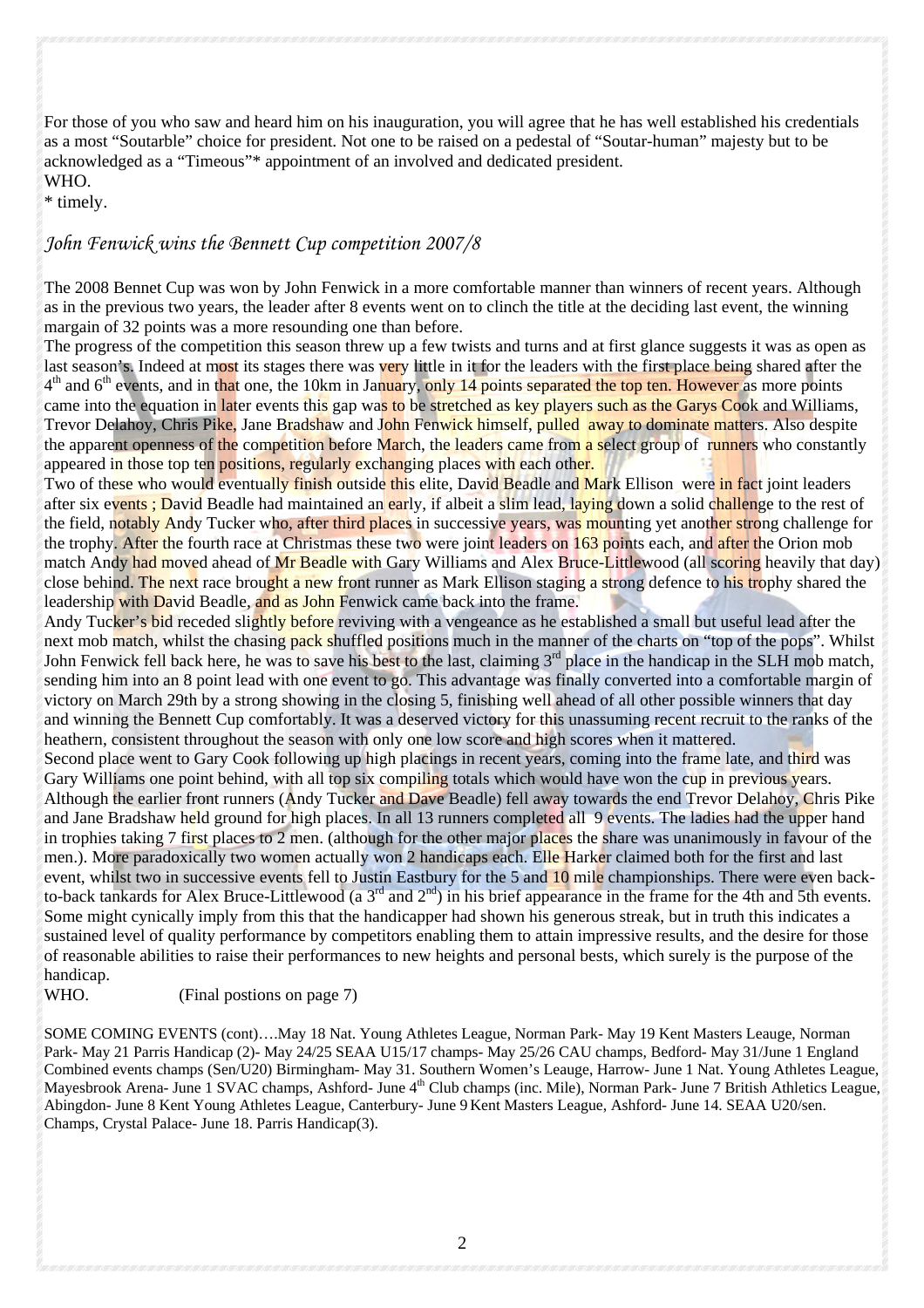### **The Courier April 2008. Results**

# *Road.*

**KIEEE** 

#### **Long distance & Marathons**

 $\sim$ 

**April**  $6^{\text{th}}$  **Gaz de France Paris Marathon.** 1190<sup>th</sup> D. Hilliar (2:59'46) **LELLRVIVE** 

**April 13<sup>th</sup> Flora London Marathon**. (incorporating the club marathon championships, finishing positions in event and in  $\frac{1}{\text{club changes given}}$ 

1)  $25^{th}$  P. Tucker (2:23'12) -2) 294<sup>th</sup> N. Kinsey (M45) (2:44'35) -3) 786<sup>th</sup> K. May (M40) (2:56'29) <sup>04</sup>) 875<sup>th</sup> A. Tucker (M40) (2:57'50) -5) 1005<sup>th</sup> G. Cook M40 (2:59'05) -6) 1243<sup>rd</sup> D. Beadle (M40) (3:02'15) -7) 1263<sup>rd</sup> R.A. Hall (3:02'34) -8) 1601<sup>st</sup> R.W. Hall (3:07'30) -9) 1651<sup>st</sup> C. Gentle (M45) (3:07'56) -10) 2355<sup>th</sup> J. Godsell  $(3:14'47)$  -11) 2437<sup>th</sup> C. Aves (M40)  $(3:15'32)$  -12) 2355<sup>th</sup> D. King (M50)  $(3:16'49)$  -13) 3556<sup>th</sup> S. Pairman (M45) (3:25'42) -14) 4297<sup>th</sup> M. Newins (M40) (3:30'17) -15) 5000<sup>th</sup> J. Fenwick (M60) (3:35'30) -16) 726<sup>th</sup> (w) Mme A. McDonough (W50) (3:39'13)- 17) 762nd (w) Ms J. Eastbury (3:40'20) -18) 798th (w) Ms K. Jones (3:41'27) -19) 6273<sup>rd</sup> T. Delahoy (M55) (3:43'39) -20) 6928<sup>th</sup> A. Riches (3:47'21)- 21) 7258<sup>th</sup> M. Salmon (M55) (3:49'09) -22) 1144<sup>th</sup> (w) Ms A. Brown (3:49'24) - 23) 8011<sup>th</sup> P. Rogers (M40) (3:52'57) -24) 8101<sup>st</sup> R. Bennett (M65) (3:53'21) - 25) 8518<sup>th</sup> I. Swatton (M40) (3:55'07)- 26) 8540<sup>th</sup> R. Walsh (M50) (3:55'14)-27) 9701<sup>st</sup> J. Morris (3:59'52)- 28) 2005<sup>th</sup> (w) A. Hemsley (4:01'52)- 29)10592<sup>nd</sup> N. Webb (M50) (4:04'53) -30) 10594th T. Webb (M45) (4:04'54) -31) 11979th M. Peel (M65) (4:12'28) -32) 13727th R. Griffin (M55)  $(4:21'$ 45) -33) 3527<sup>th</sup> (w) Ms T. Nightingale (W45)  $(4:22'48)$  -34) 3529<sup>th</sup> (w) Ms D. Harker (4:22'48) -35) 17601<sup>st</sup> R. Gardner (M60) (4:45'08) -36) 17729<sup>th</sup> C. Illingworth (M45) (4:45'54) -37) 19738<sup>th</sup> D. Lawrie  $(M60)$  (5:02'06) -38) 20384<sup>th</sup> M. Fletcher (M55) (5:10'14)- 39)20525<sup>th</sup> T. Leeson (5:12'23) -40) 20526<sup>th</sup> J. Leeson (M50)  $(5:12'23)$  -41) 7893<sup>rd</sup> (w) Ms J. Kift (5:16'46) -42)20999<sup>th</sup> D. Larcombe (M60) (5:18'51)  $-43)$  23407<sup>th</sup> L. Clement (M50) (6:46'55). As second claim J. Galley 776<sup>th</sup> (2:56'16)

#### **March 2nd Thanet 20 & KCAA 20 mile Championships, Sandwich**

 $1^{\text{st}}$  Jamie. Atkinson (1:52'29)-  $2^{\text{nd}}$  Peter. Tucker (1:52'33)-  $17^{\text{th}}$  Darryl. Hilliar (2:11'46)-  $21^{\text{st}}$  Kev May (mv40) (2:14'26)- 39th Richard Hall (2:19'31)- 53rd John McConville (mv45)(2:24'38)- 71st . Colin Illingworth (mv45)(2:30'08)- 132nd Trevor Delahoy ( mv50) (2:40'07)- 162nd Justine Eastbury (2:48'05)- 182nd Andy Riches  $(2:51'11)$ - 266<sup>th</sup> Peter Lovell (mv60) (3:06'40).

March 2<sup>nd</sup> ASICS Sweatshop Reading Half Marathon. 3522<sup>nd</sup> . Tara Emery 3731 (1:51'49/1:48'21)- 3896<sup>th</sup> Claire Hobson 4815 (1:53'44/1:53.07)- 4176th Kate Jones 4751 (1:55'11/1:52'52)

#### **March 16th Observer Hollingsworths Hastings Half Marathon**.

 $5<sup>th</sup>$  J. Atkinson (1:09'47/1:09'47)- 48<sup>th</sup> D. Hilliar (1:21'14/1:21'14)- 63<sup>rd</sup> A. Tucker (Mv40) (1:22'27/1:22'35)-69th Robert Hall 1:23'14/1:23'11- 71st Richard Hall (1:23'25/1:23'28) -77th A. Mulcock (1:23'55/1:24'01)- 140<sup>th</sup> S. Pairman My45 (1:27'17/1:27'27) -186<sup>th</sup> C. Aves (My40) (1:29'15/1:29'19)-194<sup>th</sup> J. Bradshaw  $(1:29'25/1:29'33)$ - 257<sup>th</sup> M. Blunden (1:31'01/1:31'23)- 304<sup>th</sup> J. McConville (Mv45) (1:32'49/1:32'52)- 497<sup>th</sup> K. Pratten (1:36'35/1:37'12) -504<sup>th</sup> T. Delahoy (Mv55) (1:35'32/1:37'19)- 567 M.Skelly (1:38'28/1:38'32)-645<sup>th</sup> J. Fenwick (Mv60) (1:39'36/1:40'25)- 707<sup>th</sup> A. Riches (1:40'16/1:41'34)- 797<sup>th</sup> C. Jones-Baldock  $(01:42'34/1:43'11)$ - 838<sup>th</sup> A. McDonough(Fv50) (1:43'09/1:43'42) -877<sup>th</sup> J. Eastbury (1:43'59/1:44'20)- 1245<sup>th</sup> C.Fulford-Brown (Mv50) (1:49'30/1:50'04)- 2090th C. Poole (Mv65) (2:01'32/2:02'05) -2133rd R. Saiz (Mv65)  $(2:01'21/2:02'34)$  -2896<sup>th</sup> F. Ward (Mv50) (2:15'40/2:18'07) - 3002<sup>nd</sup> C. Pallen(F) (2:19'16/2:21'09)- 3005<sup>th</sup> J.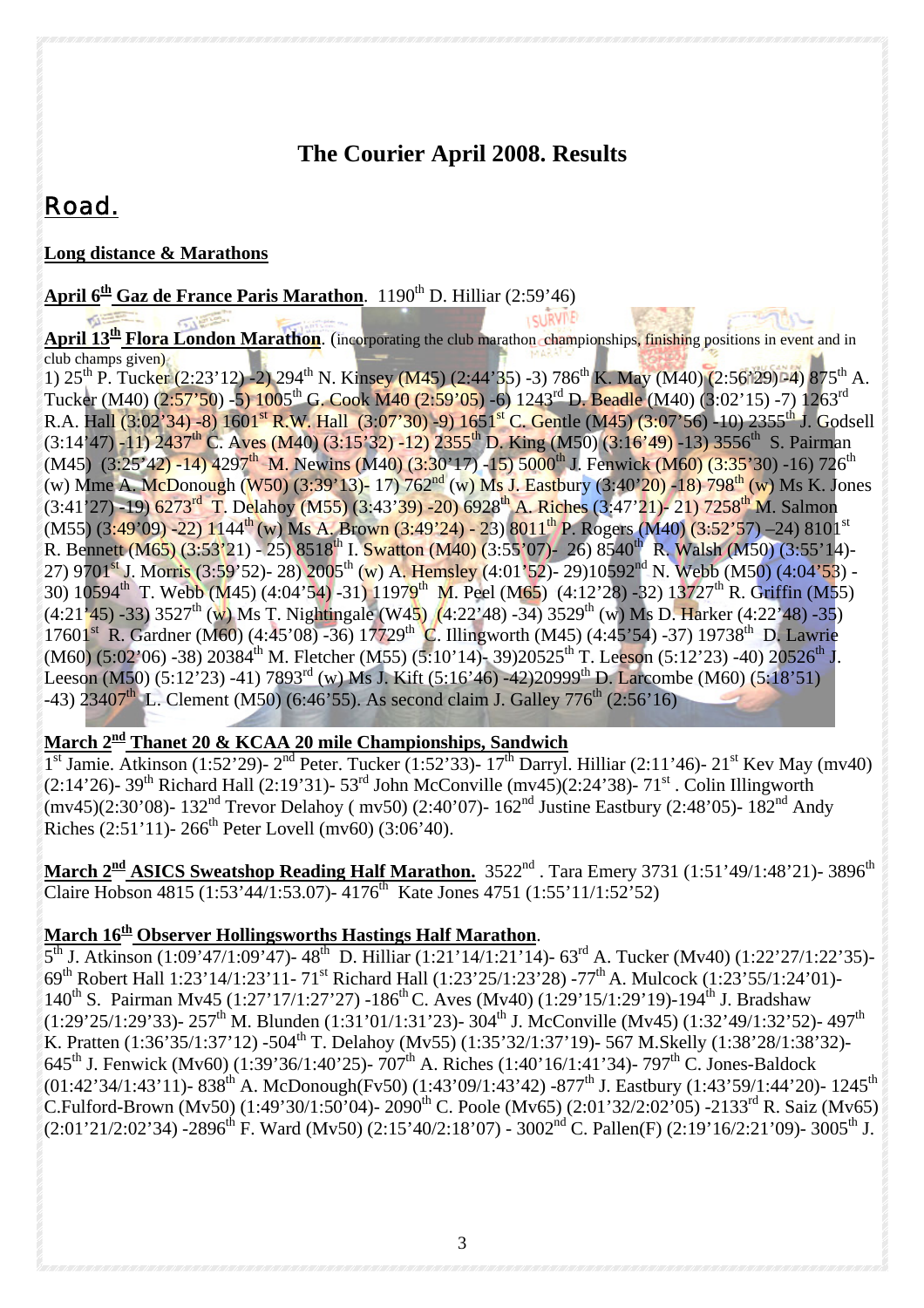Kift (2:19'16/2:21'09)-3109<sup>th</sup> A. Pickering (Mv55) (2:21'24/2:24'35)- 3110<sup>th</sup> M. Cronin (Mv60) (2:21'24/2:24'35)- 3149th C.Illingworth (Mv45) (2:24'35/2:26'10) -3169th T. Leeson (2:24'50/2:26'54)- 3170th J. Leeson (Mv50) (2:24'51/2:26'55)

**March 16<sup>th</sup> Cranleigh 21miles**. 32<sup>nd</sup> G. Cook (MV40) (2:24.00)

#### **March 30th Brooks Paddock Wood Half Marathon.**

1. J. Atkinson (1:10'37)- 23. J. Galley (v40)(1:18'25)- 29. K. May (v40) (1:19'22)- 53. Robert Hall (1:22'09)- 113. A. Crowder (1:26'16/*1:25'37*)- 147. Richard Hall (1:28'16/*1:27.10*)- 278. M. Skully (1:34'40/*1:34'08*)- 431. T. Delahoy (v50) (1:39'37)- 445. A. Riches (1:39'56/*1:39'51*)- 451. D. King (v50) (1:40'05/*1:38'53*)- 452. J. Eastbury (fv35) (1:40'07/ (*1:39'31*)- 643. K. Duffy-Penny (1:45'29/*1:45'06*)- 1048. R. Siaz (m70) (1:56'50/*1:51'16*)- 1318. D. Larcombe (2:08'36/*2:08'33*). (chip times in italics)

March 30<sup>th</sup> ASICS Breakfast Run, Kingston 16 miles. 20<sup>th</sup> N. Kinsey (1:38'55)- 81<sup>st</sup>. C. Aves (1:48'08)-203rd T. Simmonds (1:55'28)- 490th J. Morris (2:07'14)- 647th K. Jones (2:11'27). **8 miles**. 214th . Ms K Philp  $(1:03'29)$ 

**April 6th White horse Half Marathon, Grove**. 305. C. Poole (v60) (1:22'53)

#### **Other distances**

**16th December 2007 Gaston Roelants 10km, Brussels.** 2. A. Rayner (32'45)- 18. N. Gasson (35'29)- 35. R. Smith (37'38)- 100. C.Ward (41'04)- 158. N. Ayrton (42'50)- 159. T. Simmons (42'51)- 259. J. Saunders (45'44)- 332. Ms C. Jones Baldock. **Womens 10km**. 2. S. Henry (38'34). **5km**. 5. D. Griffin (19'25)- 6. A. York (19'26)- 28. Ms S. Maslin (3<sup>rd</sup> w) (23'04)

#### **March 2nd - London Mini-Marathon Trials**

**BOYS 11/12** 1<sup>st</sup> Luke Saywell-2<sup>nd</sup> Tom Scott-3<sup>rd</sup> Louis Parkinson : **BOYS 13/14** 1<sup>st</sup> Hector Kurtanek- 2<sup>nd</sup> Sam Jackson- 3<sup>rd</sup> Gregory Proctor: **BOYS 15/16/17** 1<sup>st</sup> Cameron Ward- 2<sup>nd</sup> Robert Donohue- 3<sup>rd</sup> Daniel Kennedy **GIRLS 11/12** 1<sup>st</sup> Georgina Kennedy-2<sup>nd</sup> Louise Davison-3<sup>rd</sup> Holly Fletcher: **GIRLS 13/14** 1<sup>st</sup> Michelle Fewster- 2<sup>nd</sup> Sophia Maslin- 3<sup>rd</sup> Krystal Galley; **GIRLS 15/16/17** 1<sup>st</sup> Danielle Critchley- 2<sup>nd</sup> Amy De Matos- 3<sup>rd</sup> Catharine Chambers.

**March 4<sup>th</sup> Crystal Palace Canter, Crystal Palace Park.** 2. R. Ferguson (FV40) (18'51)

**March 21st Folkstone Running Club 10miles**. 3. P.Tucker (54'53)- 337. R. Saiz (1:30.30)

**March 23rd Mid-Kent 5 miles Staplehurst** 6. N. Ayrton (30'34)- 12. P. Delicata (31'35).

**March 29<sup>th</sup> Blue water 4km, Greenhithe.** 2<sup>nd</sup>. P Ross-Davies (mv50)(14'11.50)

**March 30th Wimbledon Audio 10km**. 247. Ms T. Emery (47'26")- 770. P. Wilson (mv60) (*1:08'43"/*1:09'31)

**April**  $6^{\underline{th}}$  **Dunsfold Park 10km.** 4. K. Ewing (mv45) (36'50)

#### **April 13th London Mini Marathon Billingsgate to Mall**

**Boys Race.** 3. Alex Bruce Littlewood (*3rd Boys 15-17*) (15'15) - 4. Phillip Seseman (*4th Boys 15-17)* (15'25) - 18. Stephen Cavey *(17th Boys 15-17*) (15'53) -23. Ben Greenhalgh (*21st Boys 15-17)* (16'06) -27. Hector Kurtyanek (3rd *Boys 13-14)* (16'27)- 63. Cameron Ward (53rd *Boys 15-17)* (17'21) -91. Robert Donohue (73rd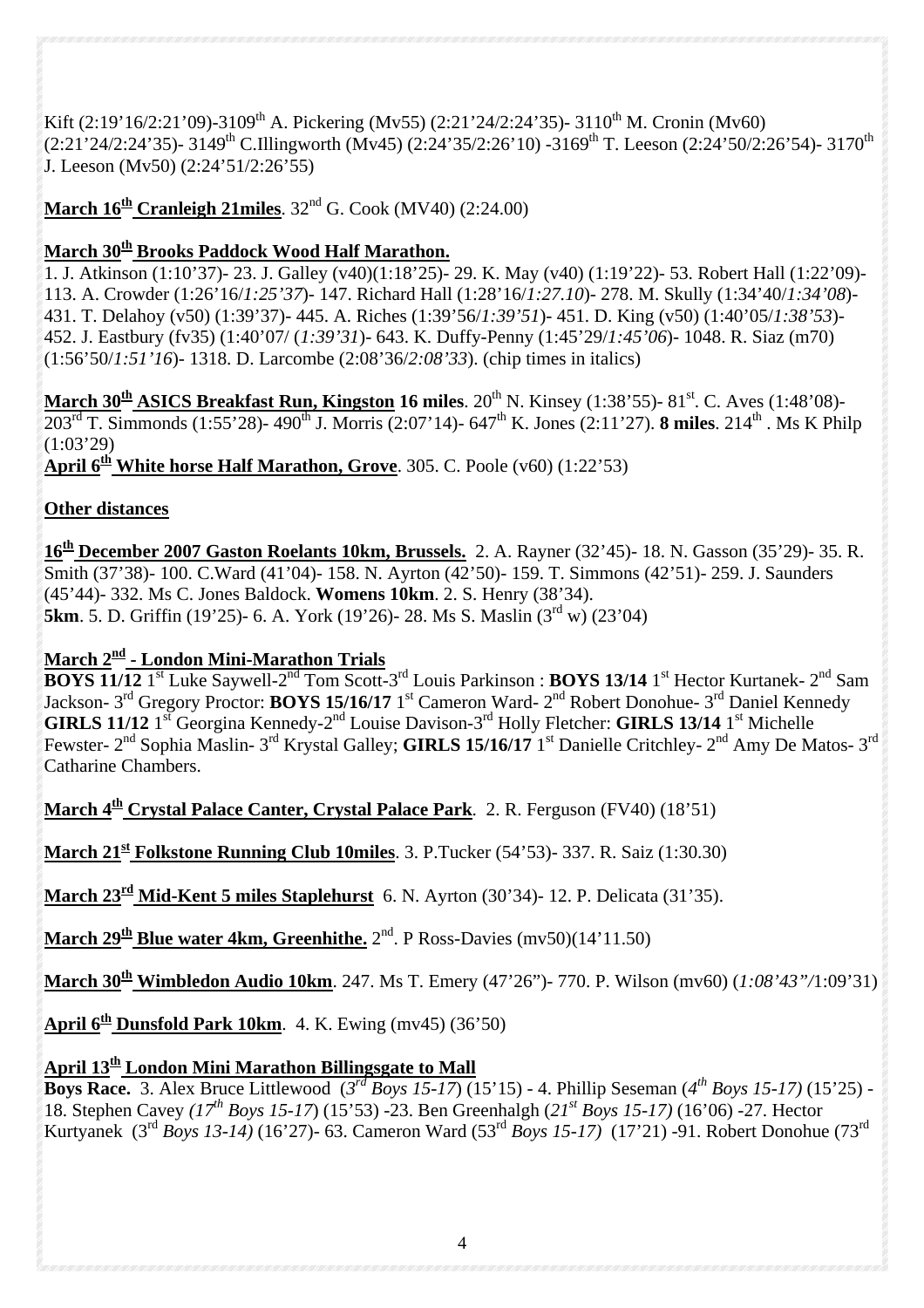*Boys 15-17)*(17'41) -118. Sam Jackson (*29th Boys 13-14)*(17'56) -145. Daniel Kennedy (*104th Boys 15-17)* (18'12) -166. Gregory Proctor (*48th Boys 13-14*) (18'23)- 223. Robert Yates (*75th Boys 13-14)* (18'51) -259 James Clack (*88*th *Boys 13-14)* (19'08) -345.Jonathan Halls (*190th Boys 15-17)* (19'46) - 402. Luke Saywell (*68th Boys 11-12)* (20'10) - 446 James Murphy (*92nd Boys 11-12)* (20'33) -470. Tom Scott (*104th Boys 11-12) (*20'46) - 472. Luke Jackson (*162nd Boys 13-14) (*20'50)- 481.Louis Parkinson (*109th Boys 11-12*) (20'55) - 485. William Owen (*110th Boys 11-12)* (21'00)- 518. Thomas Hamilton - Cox (*130th Boys 11-12) (*21'29)- 562. Gavin Benson (*154th Boys 11-12)*(22'07) -567. Thomas Desborough, (*159th Boys 11-12* (22'13) -592. Jonathan Pettet (*201st Boys 13-14)* (22'32)

**Girls' Race.** 7. Danielle Critchley (*6th Girls 15-17*) (18'28)- 18. Georgina Kennedy (*2nd Girls 11-12) (*19'00) - 22. Michelle Fewster( $8^{th}$  Girls 13-14) (19'06)-48. Krystal Galley ( $19^{th}$  Girls 13-14) (19'49) -64 Jessica Jones, (*28th Girls 13-14*) (20'11) -71. Sophia Maslin, (*32nd Girls 13-14*) (20'22) -73. Catharine Chambers, (*32nd Girls 15-17*) (20'26) -80 Amber Reed (*34th Girls 13-14*) (20'39) - 98. Amy De Matos, (*46th Girls 15-17*) (20'58) -99 Georgina Naessens, (20'59)- 102. Lauren Rose Heria (*40th Girls 13-14)* (21'00) -114. Louise Davison, (*18th Girls 11-12*) (21'12) -122. Melody Kane (*56th Girls 13-14*) (21'21)- 130. Harriet Field (21'33) -136. Sonia Woolhouse, (21'36) -144. Georgina Chew (*58th Girls 13-14*) (21'40)- 173. Issy Jackson, (21'54)- 209. Vr Hannah Cook, (*43rd Girls 11-12*) (22'19) -211. Holly Fletcher, (*45th Girls 11-12*) (22'19) -217. Hanna Garcia, (22'22) -253. Helen Phillips (22'42) -285. Rebecca Smith (*108th Girls 15-17*) (22'58) -385. Mollie Rae Miller, (23'45) -556. Sophie Rose Tucker (26'16) *All runners participating for London Borough of Bromley*

#### **Roy Parris Shield 5km Series**

**Race 1. April 16th**. 1. T. Delahoy (35.30/*21'15*)(29 pts)- 2. J. Leeson (36'57/*22'42)*(27)- 3. Mrs A.Cook (37'43/*22'58*)(25)- 4. Ms T. Emery (38'12/*23'12*)(23)- 5. G. Williams (38'16/*18'46)*(22)- 6. Ms J. Bradshaw (38'27/*18'57*)(21)- 7. A. Tucker (38'29/*18.29*)(20) - 8. A. Ms A. Cilia (38'39/*22'54*)(19)- 9. D. Carton (38'42/*20/27*) (18)- 10. P. Mackrell (38'54/*18'54*)(17)- 11. J.E Turner (38'55/*21'10*)(16)- 12.M. Gasson (39'03/*23'03*) (15)- 13. P. Ross-Davies (39'05/*18'50*)(14)- 14. M. Cronin (39'07/*21'37*)(13)- 15. T. Souter (39'13/*17'43*)(12)- 16. D. Beadle (39'17/(*19'02*)(11)- 17. K. Duffy-Penney (39'22/*21'07*)(10)- 18. J. Osman (39'33/*21'33*)(9)- 19. C. Keen (39'36/*17'51*)(7)- 20. I. Swatton (39'36/*22'21*)(8)- 21.Ms C. Jones-Baldock (39'53/*22'08*)(6)- 22. T. Leeson (40'11)(5)- 23.B. Bater (40'24/*20'54)*(4)- 24. M. Salmon (40'43/*22'13*)(3)- 25. R. Watkins (41'27)(2)- 26. W. Orton (42'42/*24'57*)(1)- 27.M. Ellison (DNF) Fastest Finishers: 1. T. Souter- 2. C. Keen- 3. A. Tucker- 4. G. Williams- 5. P. Ross-Davies- 6. P. Mackrell.

# *Cross Country*

#### **February 6th Police Sport UP National Cross Country Championships, Pontypool Park, Gwent**. 5th P. Tucker (41'46)

**March 5th Metropolitan Police Cross Country Champs, Richmond Park**

1 Peter Tucker (*Pol Rec* ) (30'44)- 59. Dick Griffin (*SO14*) (V55) (42'36) (*3rd Vet Over 55 and scored for the SO14 team who won team silver medals)*

**March 8th ESAA Sainsbury's English Schools Cross Country Championships, Sefton Park, Liverpool Junior Boys 3750m** 138. Felix Harding (Kent) (14'19)- 179. Will Mercer (Surrey) (14'31)- 306. Joe Ewing (London) (15'11): **Intermediate Boys 5900m** 9. Sebastian Harding (Kent) (20'13)- 78. Phillip Sesemann (Kent) (21'26)- 152. Hector Kurtyanek (Kent) (22'09)- 312. Will Mitham (Kent) (23'41): **Senior Boys 6500m** 68. Alex Bruce-Littlewood (Kent) (22'55)- 289. Liam Corcoran (London) (25'44) : **Junior Girls 3500m** 43. Rebecca Weston (Kent) (14'03)- 95. Pandora Banbury (Kent) (14'28)- 129. Lucy Blackstone (Kent) (14'42): **Intermediate Girls 3750m** 46. Danielle Critchley (Kent) (14'49)- 192. Michelle Fewster (Kent) (16'02): **Senior Girls 4200m** 11. Amy Smith (Kent) (15'47)- 237. Briony Walsh (Kent) (19'24).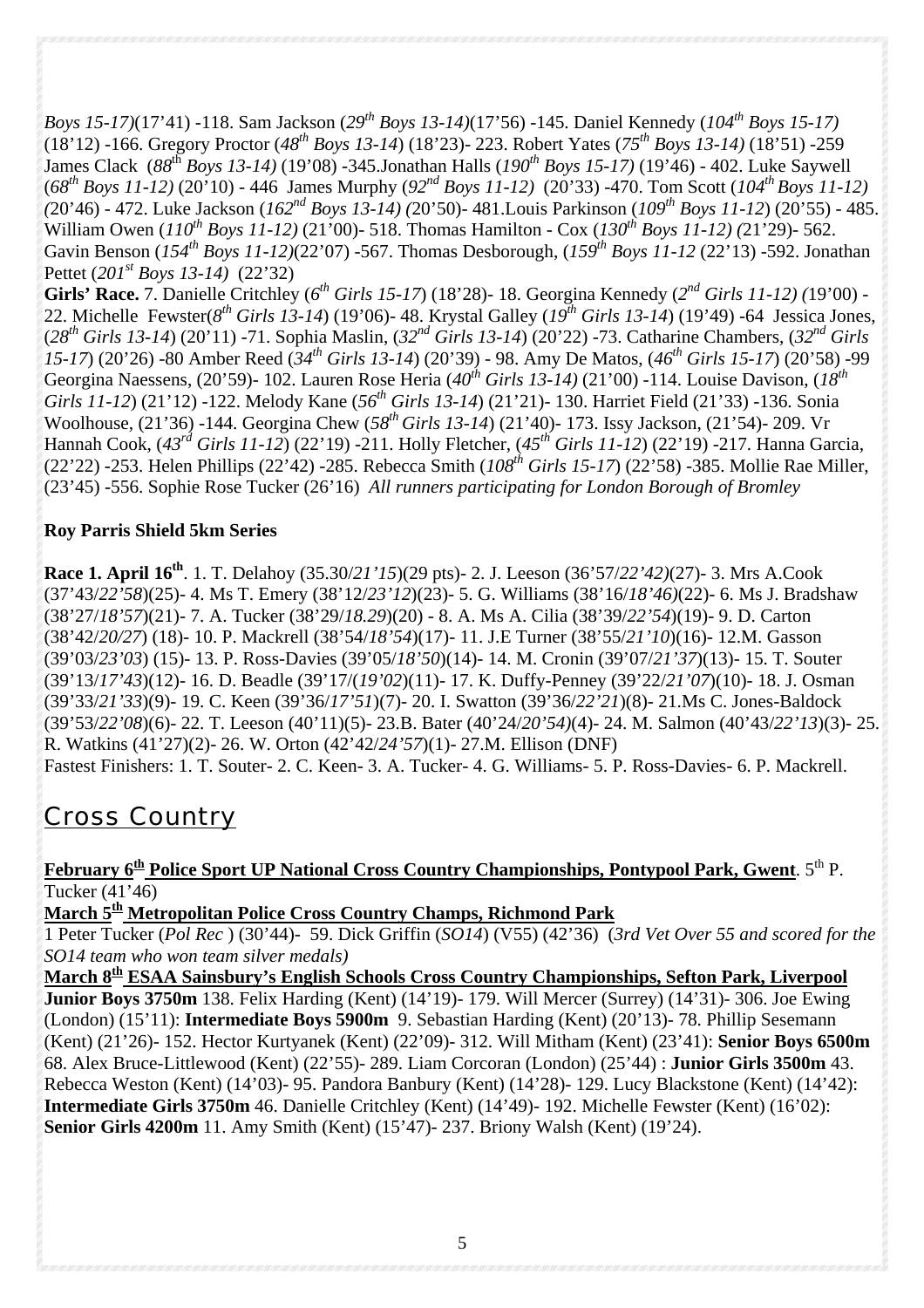#### **March 15th Inter Counties Cross Country Championships, Nottingham.**

All Blackheath running for Kent. **Senior Men**. 3. Michael Skinner (37'19)- 67. Andrew Rayner (40'19)- 107. James Poole (41'25). **Senior Women**. 120. Shavaun Henry (32'35). **U20 men**. 42. Alex Bruce-Littlewood (27'54) **U15 girls.** 181. Michelle Fewster (17'35) **Under 15 boys**. 46. Phil Sesemann (16'00) - 75. Hector Kurtyanek, (16'13) **Under 13 girls**. 161. Jessica Jones (15'05) - 290 Hannah Cook. (17'06).

**March 16<sup>th</sup> USPE European Police Sport Cross Country Championships, Vichy, France. 43<sup>rd</sup> P. Tucker** (*for Police Sport UP team*) (35'08)

**March 18th World Masters' Championships, Clement Ferrand, France.** Over 60s cross country 8km. 2. P. Hamilton (30'48)

**March 29th BMAF cross country champs, Warriner School, Banbury.** 55. P. Hamilton (mv60) (35'51) **March 30th. IAAF World Cross Country Champs, Edinburgh.** 66. M. Skinner (2nd Great Britain) (37'35)

#### **Bennett Cup**

#### **March 8th Mob Match v South London Harriers**

*Match Result : 1. Blackheath & Bromley 1231 points 2. South London Harriers 1634 points Unless shown below under leading handical placings\* (for top 20 in handicap) the clock time and net time (in italics) of each athete is given with handicap points and position)*

3. A. Gibbins (*41'45*/46'05){40 pts/21st} - 4. P.Tucker (*42'08*/46'58){35/26th) - 5. J. Atkinson (*43'20*/47'35) (21/40th) -6. D. McKinlay\* (47'51) - 8. S. Cooper\* (48'44) - 9.R. Smith (*43'03*/49'23) {36/25th} -12 R. Beswick (*41'54*/49'49) (39/22nd) -13. A. Cliffe\* (49'57)- 14. T. Soutar (*43'19*/50'24) {22/39th} -16. N. Gasson (*43'07*/50'37) {24/37th} -19. D. Hilliar\* (51'30) -20. N. Ayrton (*42'48*/52'33) {29/32nd} -21 C. Keen (*42'53*/52'43) {27/34th}- 23. D.Ellison\* (53'05) -24. A. Tucker (*43'50*/53'15) {15/46th} -25. G. Cook (*43'15*/53'20) {23/38th} -29 G. Williams (*42'35*/53'55) {30/31st}- 33 Robert Hall (*42'58*/54'23) {26/35th}- 34 S. Pairman (*42'21/*54'41) {33/28th} -35 Ms J. Butler\* (55'00) -36 D. Beadle (*44'48*/55'03) {9/52nd} -39 S. Lloyd\* (55'44)- 40. R. Ferguson (*43'43*/55'53) {18/43rd} -41. J. Bradshaw (*42'07*/56'22){36/25th} - 43 P. Mackrell\* (56'35) - 44 G. Coates (*44'36*/56'56) {11/50th} - 48. A. Lawes (*43'44*/ 58'19) {17/44th} -52. N. Barber\* (59'29) - 53.C. Pike (*42'51*/59'31) {28/33rd}-54. M. Salmon\* (59'47) -55 T. Delahoy (*42'31*/ 59'56) {32/29th}-57. K. Pratten\* (1:00'07)- 60. R. Brown (*44'14*/ 1'00'34) {13/48th} -61. J. Phelan (*43'37*/1:00'37) {19/42nd}- 64. J. Fenwick\*(1:02'28) -65 D. Carton (*44'03*/1:02'33) {14/47th}- 66 J. Osman\* (1:02'54) -67. N. Webb\* (1:02'57)- 68 A. Riches (*43'28*/1:02'58) {20/43rd}- 70. W. Slack\* (1:03'19)- 71 T. Brightwell (*42'34*/1:03'49) {31/30th}-72. C. Lodwig (*45'09*/1:03'54) {8/53rd}- 73. A. Stocks (*45'58*/1:03'58) {6/55th}- 74. I. Swatton\* (1:04'09) -76. S. Haley (*43'44*/1:04'29) {16/45th} -77. D. Lewis (*42'03*/1:04'58) {38/23rd}- 79. J. Eastbury (*45'17*/1:06'02) {7/54th} -80. A. McDonough (*44'46*/1:06'21) {10/51th} -82 C. Jones-Baldock (*48'24*/1:06'39) {4/57th}- 83. A.Cilia (*44'31*/1:07'11){12/49th}- 84. M. Cronin (*47'56/*1:07'31) {5/56th}- 85 M. Gasson\* (1:07'35) -89. A. Edwards\* (1:09'39) -91. S. Gascoigne\* (1:10'33) -92 C. Rowe\* (1:13'31)- 95 A. Jelly (*42'10*/1:21'50) {34/27th}- 96. R. Chambers (*42'03*/1:44'58) {37/24th}- 98 B. McShane {1} DNF- 99. A. Pontifex {1}DNF.

#### **Leading handicap placings\***

1. K. Pratten (36'37)(60 pts)- 2. D. Ellison (37'30)(59)-3. J. Fenwick (38'28)(58)-4. S. Gascoigne (38'33)(57)- 5. P. Mackrell (38'35) (56)- 6 N. Webb (38'42) (55) - 7. D. McKinlay 39'21 (54) - 8 M. Gasson (39'25)(53) -9. I. Swatton (39'34) (52) -10. A. Cliffe (39:47) (51)- 11. C. Rowe (39'56) (50)- 12. J. Osman (39'59) (49) - 13. W.Slack (40'04) (48)-14. J. Butler (40'10) (47)-15. A. Edwards (40'39) (46)-16. S. Cooper (40'54) (45)- 17 N. Barber (41'14) (44)- 18. S. Lloyd (1:24'43)- 19. M. Salmon (41'32) (42)- 20. D. Hilliar (41'40) (41).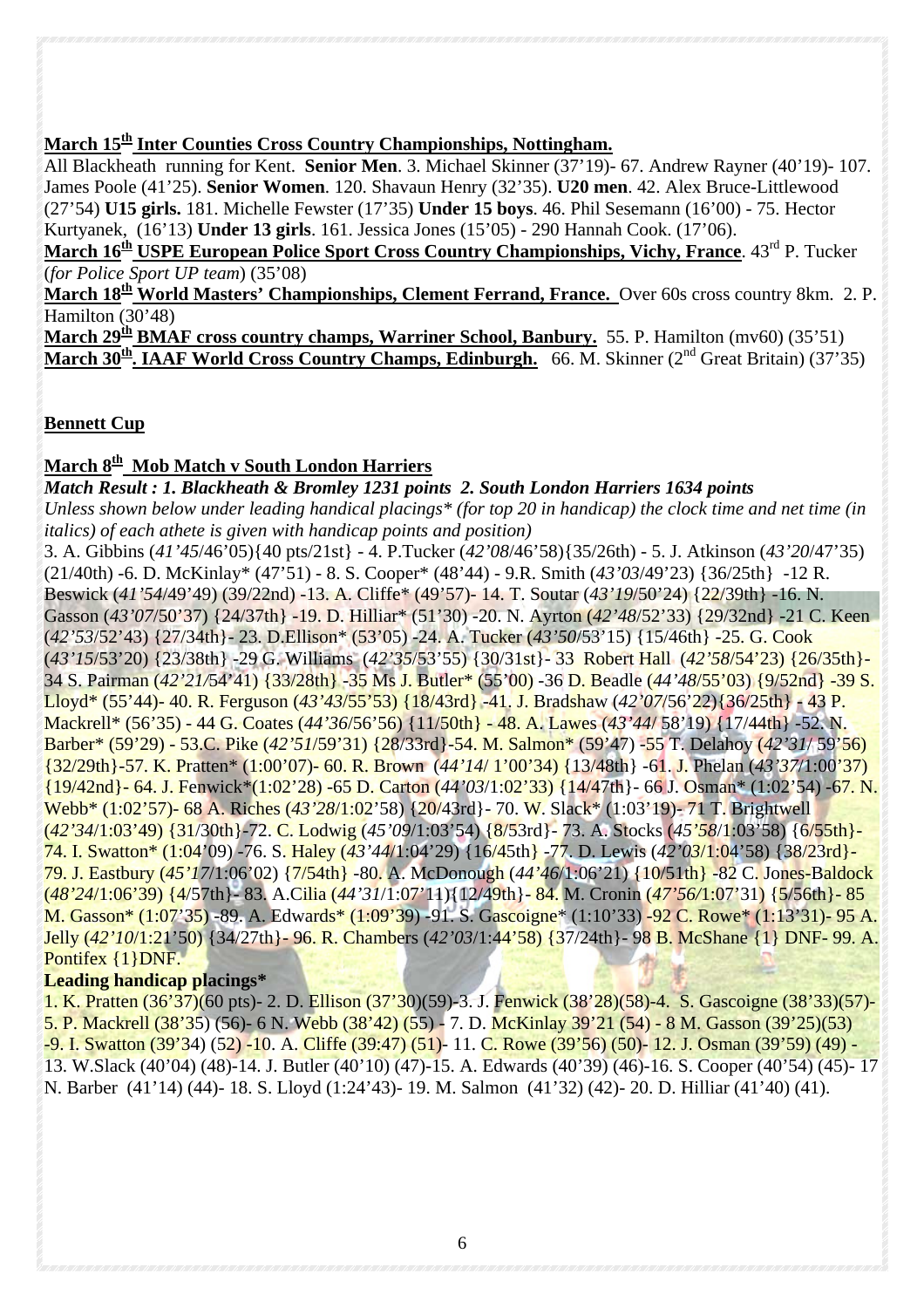#### **March 29th Closing 5 handicap**

1. Ms E. Harker (21'47/43:42){60 pts} -2. R.Chambers (23'10/1:02:40) {59}-3. D. Ko (23'17/35:52) {58} -4. R. Barratt (24'10/40:45){57} -5. A. Pontifex (24'13/44:38) {56}- 6. Ms J. Jones (24'22/41:27) {55} -7. C. Daniel (24'32/33:07) {54}. -8 O. Taylor (25'46/33:56) {53}- 9 Preistley (Guest)(25'52/36:27) -10. S. Littlewood (Guest) (25/58/39:03) -11. Richard Hall (26'01/35:01){52} -12 Ms T. Emery (26'11/43:41){51}-13 W. Slack (26'13/39:53) 50 -14 P. Sesseman (26'25/32:00) 49-15 P. Long (26'31/59:01) 48 -*16 J. Fenwick (26'37/39:22)* {47} -17. D. Griffin (26'42/33:37) {46} -18 A. Bruce-Littlewood (26'44/30:24) {45}-19. S. Ridgewell (26'52/44:22) {44} -20. G. Cook (26'55/33:45) {43} – 21. T. Sutton (26'58/35:23) {42}-22. A. Brown (27'00/44:15) {41}-23. M. Cronin (27'08/41:28) {40} -24. P. Mitchell (27'10/44:00) {39}-25. C. Rowe 27'10/46:30 {38}-26. B. Fisher (27'14/42:24) {37} -27. I. Taylor (27'14/36:09) {36}-28. G. Williams (27'18/34:43){35}-29. D. Hilliar (27'24/32:59){34}-30. A. Cliff (27'29/32:39){33} -31.S. Haley (27'31/41:11) {32} -32. P. Mackrell (27'33/36:23) {31}-33. M. Gasson (27'37/43:27) {30}-34. C. Pike (27'37/38:17) {29}- 35. Ms J. Eastbury (27'37/41:57) {28} -36. R. Brown (27'27/38:27) {27}-37. M. Blunden (27'43/41:03) {26}- 38. D. Carton (27'43/39:48) {25}-39. J. Osman (27'47/40:37) {23}-40. T. Delahoy (27'47/38:52) {24} -41. Ms J. Butler (27'52/35:52) {22} -42 J. Leeson (27'54/44:29) {21} -43 R. Smith (27'54/32:04) {20}-44 C. Keen (27'58/34:08) {19}-45. S. Lloyd (28'10/36:20) {18}-46. R. Penfold (28'12/38:47) {17}-47 N. Barber (28'15/38:50) {16}-48. S. Cooper (28'18/32:08) {15}-49. M. Salmon (28'22/39:12) {14}-50 G. Coates (28'24/37:14) {13}-51 D. Ellison (28'28/35:13) {12}-52 A. Lawes (28'32/38:17) {11}-53 Ms A. Cilia (28'32/44:02) {10}-54 Ms A. Mitchell (28'42/43:37) {9}- 55 A. Gibbins (28'58/31:13) {8}-56 S. Pairman (28'58/36:33) {7}-57 A. Grace {29'03/45:08} {6}-58 Mme A. McDonough (29'06/43:41) {5} -59 J. Phelan (29'18/40:08) {4} -60 A. Lambert (Guest) (29'34/39:49) -61 J. Bailey (29'34/41:49) {3}-62 Ms J. Bradshaw (29'55/38:30) {2} -63 J. Copley (30'17/50:02) {1} -64. D. Brewer (30'31/38:21) {1}-65 M. Ellison (30'33/38:43) {1} -66 Ms C. Jones-Baldock (30'35/43:20) {1}-67 M. Longstaff (30'39/50:54) {1}-68 T. Soutar (31'18/36:08) {1} -69 A. Tucker (33'52/40:32) {1}-70 Ms N. Luck (Guest)(33'55/56:15)-71 W. Morris (Guest) (34'23/48:48) -72 R. Morris (34'26/48:51) {1}-73 D. Appleton (37'31/47:26) {1}-74 Ms K. Pratton {1} DNF

#### **Time order (top 20)**

1. A. Bruce-Littlewood (30'24)- 2. A. Gibbins (31'13)- 3. P. Sesemman (32'00)- 4. R. Smith (32'04)- 5. S. Cooper (32'08)- 6. A. Cliffe (32'59)- 7. D. Hilliar ( 32'59)- 8. C. Daniel (33'07)- 9. D. Griffin ( 33'57)- 10. G. Cook (33'45)- 11. O. Taylor (33.56)- 12. C. Keen (34.08)- 13. G. Williams (34'43)- 14. Richard Hall (35'01)- 15. D. Ellison (35'13)- 16. T. Sutton (35'23)- 17. Ms J. Butler (35'52)- 18. D. Ko (35'52)- 19. T. Soutar (36'08)- 20. I. Taylor (36'09).

#### **Bennett Cup 2007/8 Leading Final positions**

*(The following results are the placings of those competitiors totalling 100 points or more with points for each event given e.g 1) 4km relays 2) opening 5m 3) 10m champs 4) xmas yacht h'cap 5m 5) Orion mob 6) 10km open 7) Ranelagh mob 8) Sth London mob 9) Closing yacht 5, if competing in all events. Those marked with \* indicate athletes finishing in all 9 events. Figures in bold italic indicatelst, 2<sup>nd</sup> & 3rd handicap placings in each event )*

1 J. Fenwick\* (*44,8,56,24,46,44,27,58,47)* =354 points -2 G. Cook\* (*1,36,40,40,57,50,32,23,43)=* 322 -3 G. Williams\* (*20,51 54,28,56,12 35,30,35)=* 321 - 4. T. Delahoy \* (*1,56,48,39,34,27,58,32,24)=* 319- 5 C. Pike\* (*25,54,42,26,44,35,34 28,29)=* 317 - 6 N. Barber\* (*1,29 24,55,50,52,44,44,16)=* 315 -7 W. Slack\* (*16,14,33, 33,39,38,30,48,50)=* 301 -8. Ms J. Bradshaw (*52,47,44,49,28,38,36,2)=* 296- 9 A. Lawes\* (*40,23,34,46,42,36, 41,17,11)=* 290 -10. A. Tucker (*57,55,51,54,2,54,15,1)=* 289 -11. Ms A. Cilia\* (*37,21,46,30,28,48,56,12,10)=* 288 -12. G. Coates \* (*26 27,20,56,55,34,45,11,13)=* 287 -13. M. Cronin \* (*1,37,5,38,51,57,51,5,40)=* 285 -14. R. Brown\* (*17,9,36,42,43,37,57,13,27)=* 281 -15 Ms A. MacDonough\* (*51,32,27,25,32,47,50,10,5)=* 279- 16 S. Lloyd (*57,31,48,39,39,43,18)=* 275 -17 D. Beadle (*48,50,29,36,52,18,31,9)* = 273 -18 A. Riches (*49,17,*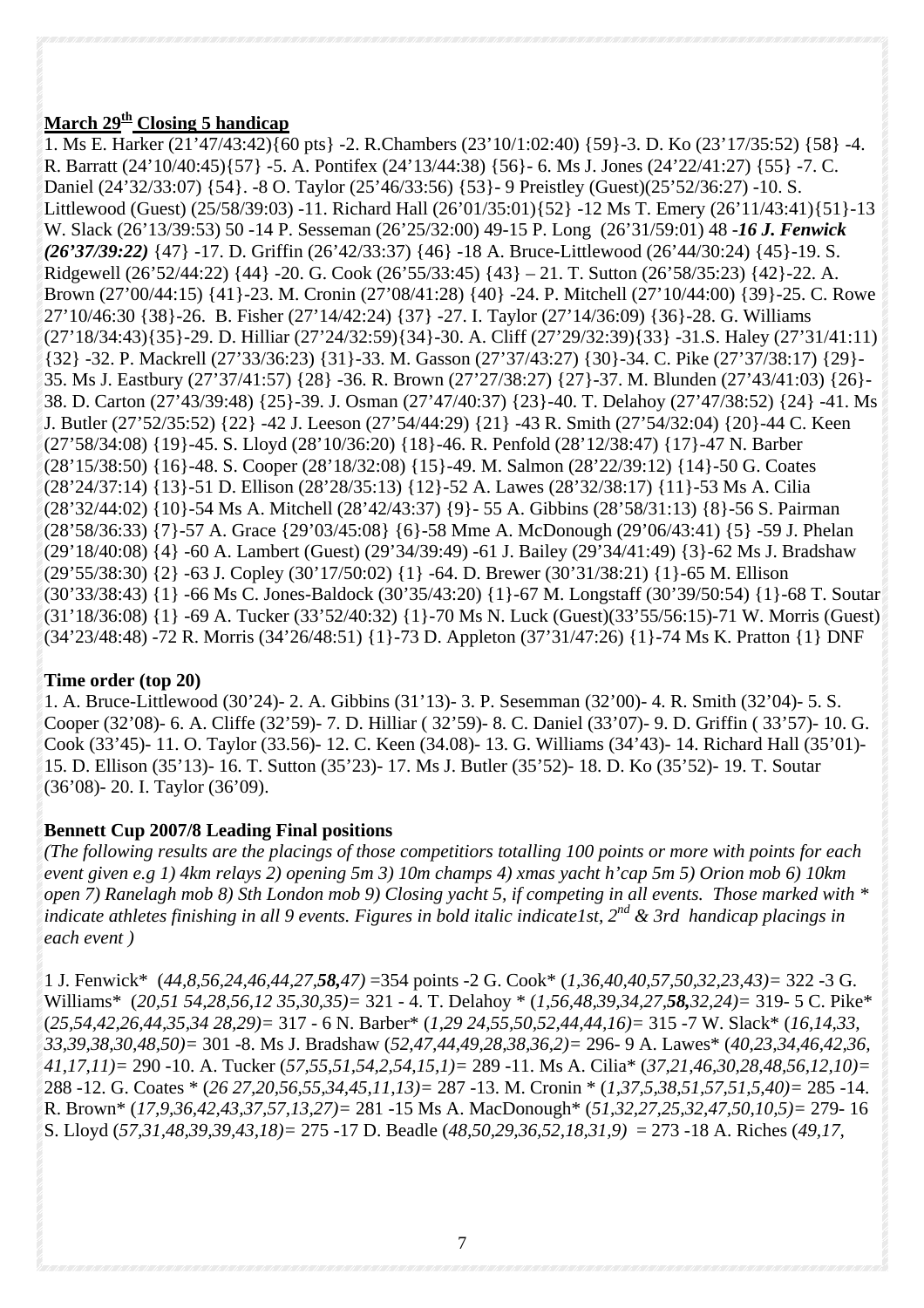*37,43,30,4,59,20)=* 259 -19. A. Bruce-Littlewood (*47,38,58,59,45)=* 247 -20. M. Gasson (*13,59,29,26,32,53, 30)=* 242 -21. Ms J. Eastbury (*60,60,27,8,49,7,28)=* 239 -22. M. Ellison (*3,49 26,49,53,53,1)=* 234- 23. I. Swatton (*19,45,37,29,46,52)=* 228 - 24 D. Carton (*55,17,34,20,53,14,25)=* 218- 25 A. Cliffe (*22,45,28,32,51, 33)=* 211 -26 Richard Hall (*23,11,19,59,45,52)=* 209 -27 Ms K. Pratton (*31,4,50,51,60,1)=* 197 -28 Ms C. Jones-Baldock (*28,43,1,49,60,4,1)=* 186 -29 S. Pairman (*1,21,45,31,47,33,7)=* 185 -30 Ms C. Lodwig (*45,31, 22,21,48,8)=* 175 -31. J. Bailey (*7,30,31,41,17,43,3)=* 172- 32 R. Chambers (*1,57,10,37,59)=* 164 -33 R. Smith (*58,26,29,25,20)=* 158 -34 J. Phelan (*8,11,40,16,55,19,4)=* 153 -35 C. Rowe (*35,29,50,38)=* 152 -36 R. Beswick (*1,42,41,28,39)=* 151 -37 P. Mackrell (*58,56,31)=* 145 -38 Ms R. Ferguson (*1,23,60,42,18)=* 144 -39= B. Fisher (*35,36,33,37)=* 141 -39 S. Gascoigne (*54,30,57)=* 141 -41. A. Gibbins (*27,34,30,40,8)=* 139 - 41 N. Webb (*53,31,55)=* 139 - 43 D. Hilliar (*16,11,36,41,34)=* 138 - 44 S. Cooper (*36,39,45,15)=* 135 - 44 Ms E. Harker (*60,12,3,60)=* 135 - 46 Ms J. Jones (*54,22,55)=* 131 - 46 T. Soutar (*60,15,33,22,1)=* 131 -48 M. Salmon (*18,43,13,42,14)=* 130 - 49 A. Edwards (*58,25,46)=* 129 -50 P. Lovell (*59,10,53)=* 122 - 51 N. Gasson (*1,19, 32,42,24)=* 118 -52 J. Halls (*57,1,59)=* 117 -53 P. Hills (*52,44,19)=* 115 - 54 R. Daniel (*50,40,24)=* 114 -55 T. Sutton (*14,52,42)=* 108 -55. O. Taylor (*55,53)=* 108 -57. D. Ellison (*13,23,59,12)=* 107 -58 J. Osman (*8,25, 49,23)=* 105 -59 A. Grace (*1,47,49,6)=* 103 -60 A. Seddon (*56,46)=* 102 -61 D. Griffin (*55,46)=* 101.

#### *The editor offers his most sincere apologies for the incorrect results in the last edition for the following event and herewith encloses the corrected results.*

#### **January 5th Kent County Cross Country Championships, Detling Show Ground.**

**Senior Men 12400m** 3. A. Rayner (41.02)- 6. J. Poole (41.30)- 7. J. Atkinson (41.48)- 15. P. Tucker (43.14)- 18. A. Gibbins (43.59)- 24. A. Conway (45.08)- 29. D. McKinlay (45.56)- 30. (45.57- )77. S. Hough (51.15)- 84. R. Hall (52.01)- 109. I. Taylor (54.06)- 175. A. Edwards (1 :03.22) *Blackheath & Bromley team 2nd*  **Junior Men 7200m** 1. A. Bruce-Littlewood (24'57)- 7. D. Brewer (26.10)0 14. A. Cliff (27.03)- 22. J. Vintner (28.20) *Blackheath & Bromley team 2nd with 22 points* **Under 17 Men 6300m**. 14. A. York (23.35)- 16. S. Cavey (23.37). **Under 15Boys 4200m.** 3. P. Seseman (15.07)- 4. H. Kurtyanek (15.34)- 13. O. Taylor (16.14)- 17. S. Jackson (16.33)- 28. G. Proctor (17.20)- 32. R. Braden (17.50)- 38. J. Halls (18.11)- 40. G. Gregory (18.16)- 47. T. Chapman (19.24) *Blackheath & Bromley team 2nd with 37 points*



Lean and hungry…for victory. The Heathen mob would finally get it against the South Londoners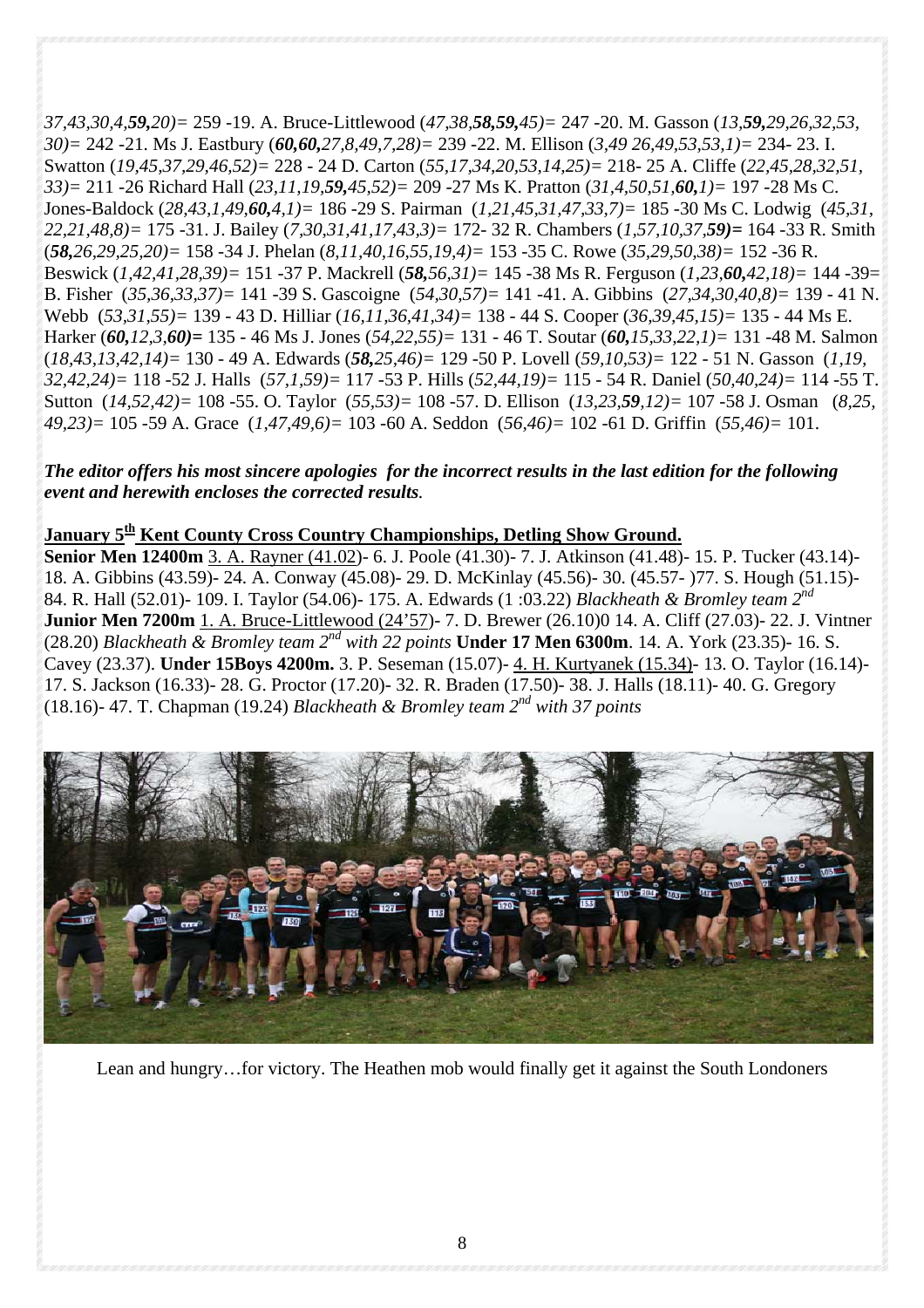# *Track & Field*

**February 27th Inter Varsity match, Birmingham** (for Brunel University). Women's 60 metres 1. Montell Douglas (7.33); triple jump 1. Sandra Alaneme (12.14m); Mens' Pole vault 4. Scott Huggins (4.90m)

#### February 23/24<sup>th</sup> National Vets Championships, Lee Valley Athletics Centre.

(This event was printed in the February edition but here is included all results) **Mens' v35** 60m 1<sup>st</sup> heat 2. M. Richards (7.32)- F. 1. M. Richards (7.19) **Mens' v50**. 60m. 1st heat 2. T. Phillips (7.93) {DNQ}; 200m 1st heat 3. T. Phillips (25.73)- Final 4. T. Phillips (25.82); Pole Vault 1. A. Williams (3.70m) **Mens' v60**. 1500m Final. 1. P. Hamilton (5'2.99); 3000m F. 1. P. Hamilton (10'47.57). **Mens' v70**. Shot putt 2. G. Hickey (10.36m). **Womens' v50**. 60m Final A. 1. H. Godsell (8.58); 200m Final A. 2. H. Godsell (28.56). **Womens v60**. shot put 2. B. Terry (9.37m); heavy weight 2. B. Terry (9.80m); Hammer 1. B. Terry (26.64m).

#### **March 15th BUSA Indoor Athletics Championships, E.I. Stadium, Sheffield.**

Men. Pole Vault. 2. S. Huggins (*Brunel University*) (5.00m) ; 60m 4th Heat 1. D. Haque (*Imperial College*) (7.09) Q- 2. T. Sodeyi (*East London U*.) (7.26) Q- 1st SF. Race. 2. D. Haque (6.97) Q- 7. T. Sodeyi (7.15)- F. 7. D. Haque (7.05); 60m Hurdles. 1st Heat 1. T. Sodeyi ( 8.22) Q. - F. 2. T Sodeyi (8.12m) ; LJ 3. J. Groocock (7.16m)

Women. 800m. 1st Heat. 2. E. Murty (*Brunel U*.) (2'17.10) Q- F. 6. E. Murty (2'17.21)

**March 29th Crawley A.I.M 6 hour race.** J.E Turner (38 miles)- D. Leal (36 miles)- C. Poole (34 ½ miles) **April 5th Havering Maysbrook AC, Maysbrook Arena, Barking.** womens 800m. 4. M. Miller (wv40)  $(2'29.7)$ 

**April 5th US Intervarsities race meeting, Stanford**. 5000m 4. S. Overall (13'41)

**April 19<sup>th</sup> Mt Sacramento Relays meeting, USA**. 5000m 1. S. Overall  $(13'28.33)$ 

#### April 19<sup>th</sup> Kinnaird & Sward Trophies meeting, Kingston

**Kinnaird Trophy**. 100m A string. 1. D. Haque (10.84)- B. String. 3. N. Francis (11.42) ; 200m A. 2. F. Owolade (22.31)- B. E. Harrison (22.43)- N/S 1. T. Sodewi (23.85) ; 400m A. 2. F. Owolade (50.38)- B. 2. N. Francis (51.55) ; 800m A. 6. R. Daniel (2'06.46)- B. 3. J. Vintner (2'08.60) ; 1500m 1. A. Rayner (4'07.0) ; 3000m 3. A. Gibbins (9'11.96)- 9. A. Bruce-Littlewood (9'45.54) ; 110m hurdles 1. T. Sodevi (14.65) ; 400m hurdles 1. E. Harrison (53'04)- 2. D. Paisley (56.89) ; 2000m s/chase 1. A. Bruce-Littlewood (6'21.6)- 7. R. Daniel (7'43.9) ; 4 x 100m relay 2<sup>nd</sup> team. Blackheath & Bromley (43.9) ; 4 x 400m relay 1st team. Blackheath & Bromley (3'26.6). *Winners of Kinnaird Trophy Blackheath & Bromley (234 points)*

#### **April 19th Alpha & Beta Trophy meeting. Lee Vally Athletics Centre, Picketts Lock**

**Alpha. Senior Women**. A string 100m. 3. L. Ugen (12.51); 200m 4. L. Ugen (25.95); 400m 7. S. McLennan (1'03.74) 800m 2. E. Fisher (2'22.06); 1500m 6. J. Butler (5'03.01); 400m hurdles 2. S. McLennon (1'06.58); HJ 3. L. Blackie (1.50m)- LJ. 2. L. Blackie (5.26m)- Discus 8. E. Fisher (8.65m) Shot 6. A-S. Gnadou (9.91m)- Javelin 7. A-S Gnadou (25.65m)

B string. 100m 2. L. Blackie (12.79) 200m 7. A-S. Gnadou (29.2) ; 1500m 5. M. Fewster (5'34.42) HJ. 4.A-S. Gnadou (1.40m) ; LJ. 1. L.Ugen (5.15m) ; Shot 5. C. Shaw (7.60m) ; Javelin 7. C. Shaw (13.29m). *Blackheath & Bromley SW finished 6th with 103 points* 

**U15 girls**. A string 100m. 7. E. Sargent (14.3) ; 200m. 6. J. Moore (28.55) ; 800m 7. R. Robinson (2'40.17) ; 1500m. 6. H. Stenning (5'32.67) ; HJ A. 7. F. Road (1.30m) ; LJ. 7. F. Read (4.22m) ; Shot 8. A. Williams (5.33m) ; Javelin 7. F. Read (10.14m). B string. 100m. 6. A. Williams (13.75) ; 200m 5. A. Williams (29.49) ; 1500m 2. A. Read (5'35.63) ; LJ 3. J. Moore (4.13m) ; Shot 8. E. Sargeant (3.86m). *Blackheath & Bromley U15 finished 8th with 54 points* 

On the combined senior & under 15 scores Blackheath & Bromley relegated to the Beta Trophy for 2009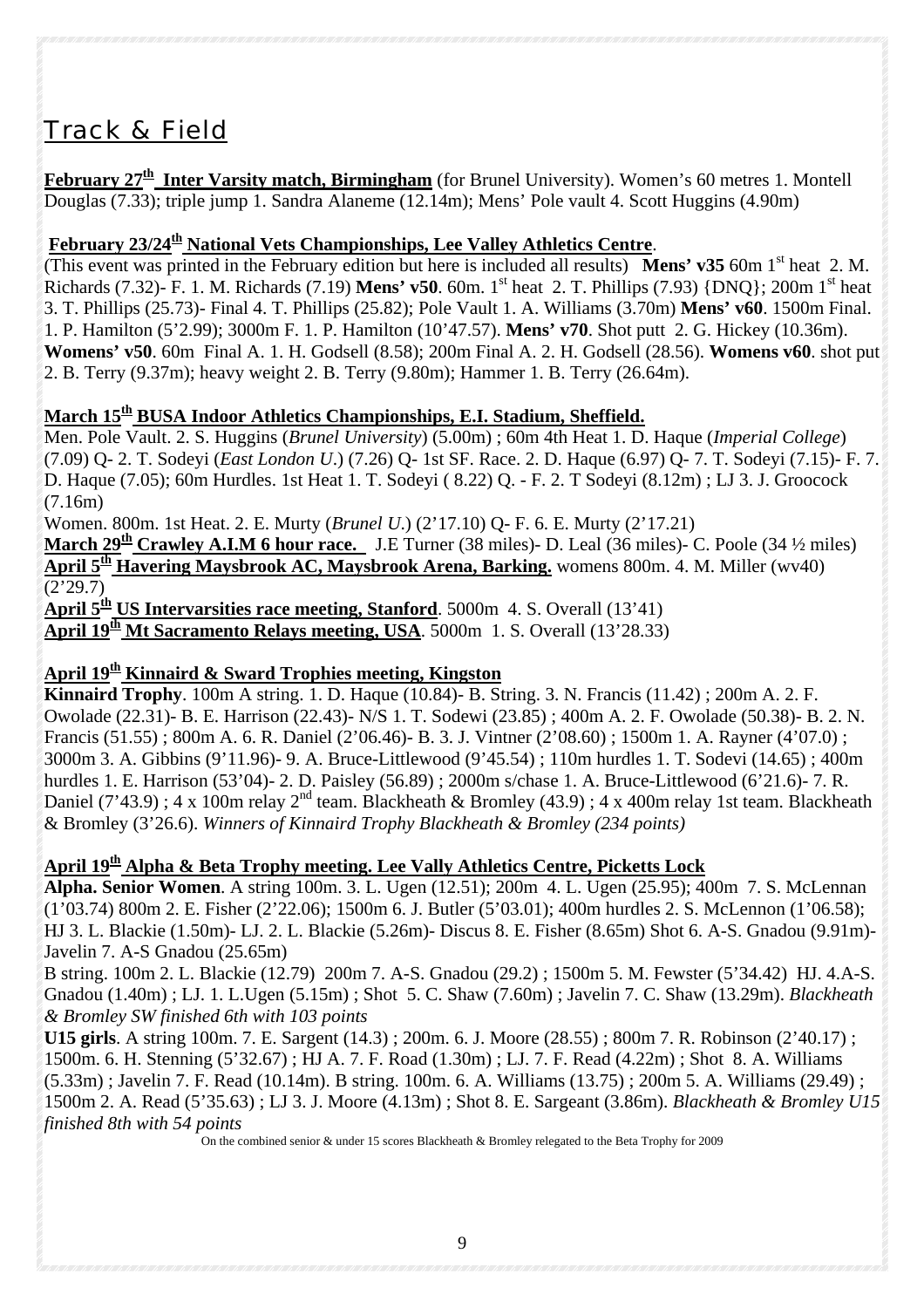**April 20<sup>th</sup> Kent Young Athletes Leauge, Division 1 Sutcliffe Park, Eltham.** (NG=National Grade) **Boys U15**. A string. 100m 3. Jonathan Pettet (12.1) NG2 ; 200m 1. Jonathan Pettet (24.4) NG2 ; 400m 4. Joseph Ewing (59.6) NG4 ; 800m 3. R. Yates (2'20.8) NG4 ; 1500m. 1. Oliver Taylor (4'34.0) NG1 ; 3000m 2. Greg Proctor (10'29.3) ; 80m hurdles 2. Aaron Lloyd (12.9) NG3 ; 2000m walk 3. Oliver Taylor (17'31.7) ; LJ 3. Adam Willis (4.75m) NG4 ; Shot 3. Joseph Cooper (9.44m) NG4: Javelin 5. Anthony Moore (12.55m). B string 100m 5. Aaron Lloyd (14.0) ; 200m 3. Adam Willis (27.8) ; LJ 1. Jonathan Pettet (4.51m) ; 4x100m 2<sup>nd</sup> place (50.9) ; 4x400m 3rd place (4'12.4) **Girls U15**. A string. 100m 2. Amara Lalemi-Jacobs (13.1) NG2 ; 200m 3. Amara Lalemi-Williams (27.2) NG2 ; 300m. 4. Jessica Moore (46.4) NG4 ; 800m 3. Jessica Jones (2'33.8) NG4 ; 1500m 4. Hannah Cook (5'49.5) ; 75m hurdles 2. Lauren Stevens (12.7) NG3 ; 2000m walk 2. Victoria Lunt (17'43.2) ; HJ 2. Lara Lalemi (1.40m) NG4 ; LJ 3. Jessica Moore (4.38m) NG4 ; Shot 3. Eleanor Dumper (8.12m) NG3 ; Discus 1. Elanor Dumper (19.86m) NG3 ; B string. 100m 2. Rachel Dickens (13.8) NG4 ; 200m 3. Laureen Stevens (29.3) ; 300m 3. Jessica Jones (47.1) ; 800m 1. Georgina Chew (2'36.2) G4 ; 1500m Lauren Heria (5'52.5) ; 75m hurdles 3. Rachel Giannini (14.8) ; HJ 1. Christine Lyston (1.40m) ; LJ 3. Lauren Stevens (4.07m) ; shot 2. Lara Lalemi (6.85m) NG4 ; Discus 1. Christine Lyston (14.90m) ; 4x100m 3rd place (53.5) **Boys U13**. A string. 100m 2. Jovan Eliott (14.3) NG4 ; 200m 2. Benjamin Akande (30.1) NG4 ; 800m 3. Daniel Waller (3'00.5) ; 1500m 2. Tom Crawley (5'14.0) NG4 ; 75m hurdles 6. Matthew Millard (18.6) ; HJ 6. Matthew Millard (1.00m) ; LJ 4. Max Hodson (3.59m) ; Shot 2. Liam Cater (6.41m) NG4 ; Discus 2. Liam Cater (16.55m) NG3; Javelin 1. Liam Cater (30.84) NG2;  $4x100m$  relays  $2<sup>nd</sup>$  team (59.8); B string. 100m 2. Max Hodson (15.7) ; 200m 3. Tom Crawley (31.8) ; 1500m Richard Webb (5'24.1) NG4; 75m hurdles 4. Max Hodson (17.4) ; HJ 2. Aaron Plumridge (1.00m) ; LJ 5. Thomas Desborough (2.86) ; shot 2. Jon Pairman  $(4.91m)$ ; Discus 3. Matt Millard  $(9.49m)$  NG3; Javelin 1. Jon. Pairman  $(19.12)$  NG4;  $4x100m$  2<sup>nd</sup> place (59.8) **Girls U13**. A string. 75m 2. Shannon Hylton (10.8) NG3 ; 150m 1. Dina Asher-Smith (19.7) NG1 ;600m. 1. Holly Fletcher (1'51.4); 1000m 5. Sonia Woolhouse (3'45.1) ; 75m hurdles 1. Amber Bryan-Isaacs (13.0) NG3 ; 2000m walk 1. Shannon Cordell (15'07.9) ; HJ 4. Irenee McIntosh (1.15m) ; LJ 2. Irenee McIntosh (4.03m) NG3 ; Shot 3. Hayley Smith (6.81m) NG3 ; Discus 5. Gemma Leggatt (8.43m) Javelin 5. Mollie Miller  $(8.76)$ ; 4x100m relays 1st place  $(55.1)$ ; B string. 75m 1. Anne Hurlock  $(11.3)$  NG4; 150m 1. Cherice Hylton (21.6) NG3 ; 600m 1. Janae Galley (1'56.4) ; 1000m 3. Mollie Miller (4'02.7) ; 75m hurdles 1. Evie Syron-Russell (14.0) NG4 ; 2000m walk 1. Fern Butler-Korro (16'58.9)- HJ 2. Fern Butler-Korro (1.15m) ; LJ 1. Amber Bryan-Isaacs (3.91m) NG3 ; shot 1. Irenee McIntosh (5.90m) NG4 ; Discus 5. Katie Purkis (7.20m) ; Javellin 1. Jemma Leggatt (6.56m) ;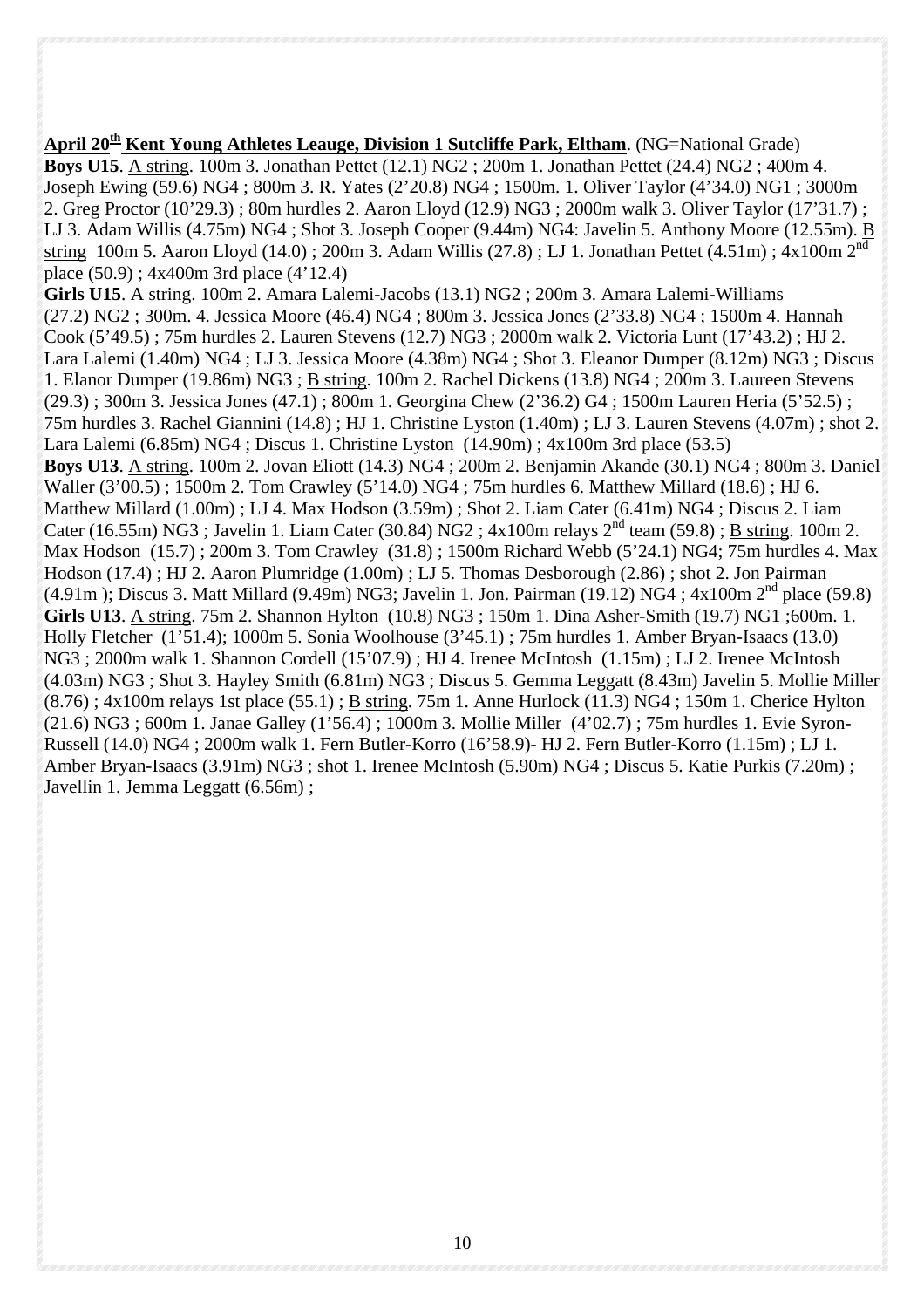# **And finally congratulations**



 To Peter Tucker as first Heathen finisher in the London Marathon in 2:25 and Michael Skinner in the World Cross Country Championships as second Briton



To Jamie Atkinson on winning the Thanet 20 and the Paddock Wood Half Marathon in March.



To John Fenwick on winning the Bennett Cup and Alex Gibbons for leading performances in mob matches.